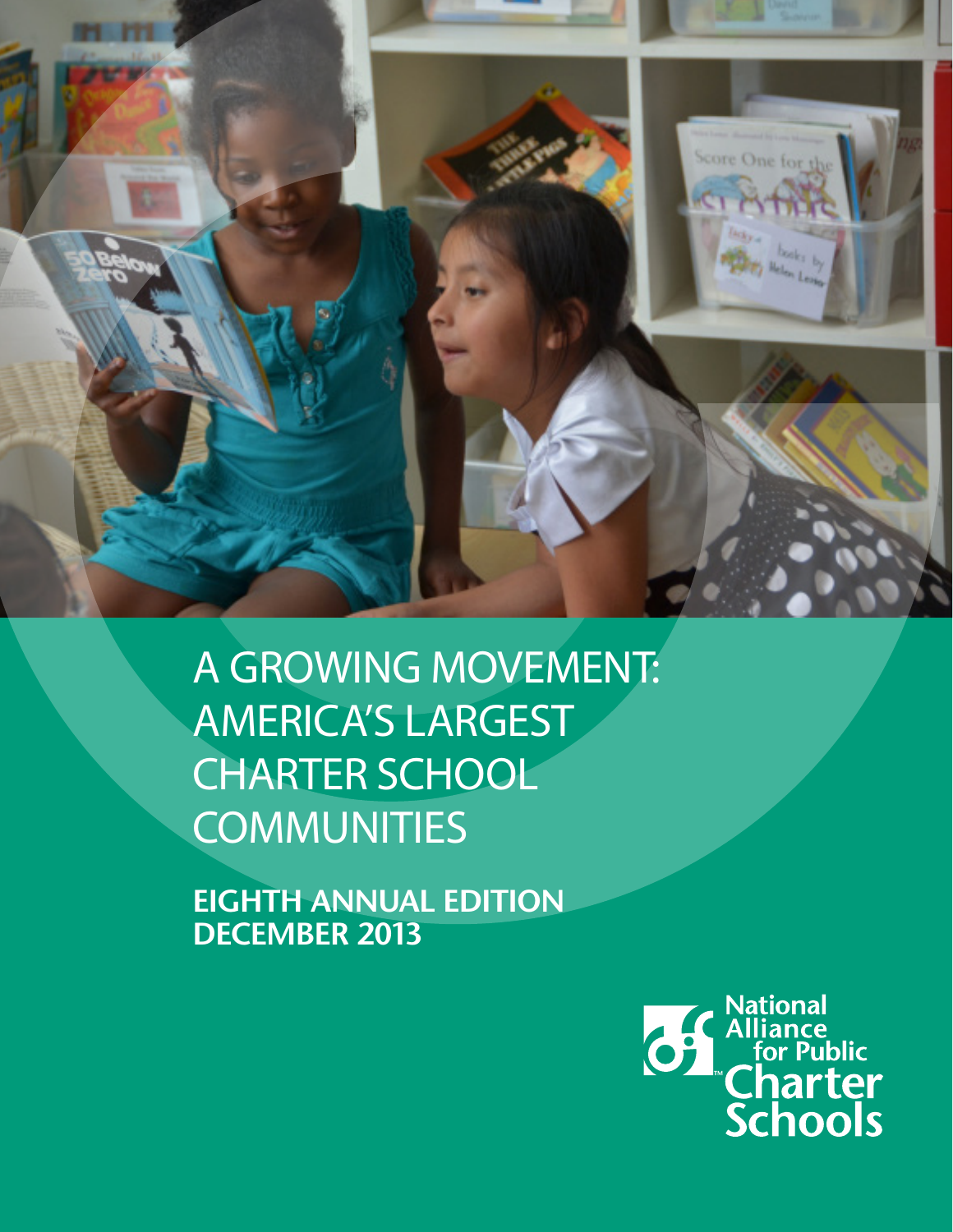

**The latest data on public charter school<br>
enrollment demonstrate once again<br>
that public charter schools are the<br>
factor growing sostar of public oducation in the** enrollment demonstrate once again that public charter schools are the fastest-growing sector of public education in the United States. Over the past fve years, student enrollment in public charter schools has grown by 80 percent. In 42 states and the District of Columbia, more than 2.3 million students almost 5 percent of the total number enrolled in public schools—now attend charter schools. In seven school districts, more than 30 percent of students attend charter schools. In 135 districts, at least 10 percent of students attend public charter schools. Thirteen school districts saw increases in charter school enrollment ranging from nearly 20 to almost 60 percent in a single year. Because of their track record of success and ability to meet the unique needs of students, parents are increasingly choosing public charter schools in communities throughout the country. Demand for public charter schools is at an alltime high.

This rapid rate of growth should come as no surprise. For more than 20 years, the public charter school movement has been a leader in innovation and education reform. By unleashing an environment of creativity in states and communities, public charter schools have demonstrated that all children are capable of achieving high standards and college and career readiness. Charter schools have led efforts to narrow achievement gaps and are showing that success is possible in

| Rank | <b>School District</b>                  | <b>State</b> | <b>Charter</b><br><b>Market</b><br><b>Share</b> | Charter<br><b>Enrollment</b> | Noncharter<br><b>Public Enrollment</b> | <b>Total</b><br><b>Enrollment</b> |                       | <b>Rank and Market</b><br>Share in 2012 |
|------|-----------------------------------------|--------------|-------------------------------------------------|------------------------------|----------------------------------------|-----------------------------------|-----------------------|-----------------------------------------|
| 1.   | New Orleans Public School System        | LA           | 85%                                             | 36,126                       | 6,549                                  | 42,675                            | #1 and 76%            |                                         |
| 2.   | <b>Detroit Public Schools</b>           | MI           | 51%                                             | 51,083                       | 49,172                                 | 100,255                           | #2 and 41%            |                                         |
| 3.   | District of Columbia Public Schools     | DC           | 43%                                             | 34,674                       | 45,557                                 | 80,231                            | #2 and 41%            |                                         |
| 4.   | <b>Flint City School District</b>       | MI           | 36%                                             | 4,781                        | 8,472                                  | 13,253                            | #4 and 33%            |                                         |
|      | Kansas City, Missouri School District   | <b>MO</b>    | 36%                                             | 9,376                        | 16,917                                 | 26,293                            | #3 and 37%            |                                         |
| 5.   | Gary Community School Corporation       | IN           | 35%                                             | 4,904                        | 8,922                                  | 13,826                            | #5 and 31%            |                                         |
| 6.   | <b>Hall County Schools</b>              | GA           | 32%                                             | 8,633                        | 18,042                                 | 26,675                            | Not in top 10 and 21% |                                         |
| 7.   | Cleveland Metropolitan School District  | OH           | 29%                                             | 17,260                       | 41,691                                 | 58,951                            | #6 and 28%            |                                         |
|      | Dayton Public Schools                   | OH           | 28%                                             | 6,237                        | 16,160                                 | 22,396                            | #7 and 26%            |                                         |
| 8.   | Indianapolis Public Schools             | IN           | 28%                                             | 11,750                       | 29,803                                 | 41,553                            | #8 and 25%            |                                         |
|      | The School District of Philadelphia     | PA           | 28%                                             | 55,031                       | 143,898                                | 198,929                           | #9 and 23%            |                                         |
|      | Albany City School District             | <b>NY</b>    | 27%                                             | 2,933                        | 8,004                                  | 10,937                            | #7 and 26%            |                                         |
| 9.   | Roosevelt School District 66            | AZ           | 27%                                             | 3,809                        | 10,356                                 | 14,165                            | #8 and 25%            |                                         |
|      | Toledo Public Schools                   | OH           | 27%                                             | 8,865                        | 24,473                                 | 33,338                            | #8 and 25%            |                                         |
|      | <b>Grand Rapids Public Schools</b>      | MI           | 26%                                             | 5,749                        | 16,498                                 | 22,247                            | #9 and 23%            |                                         |
| 10.  | San Antonio Independent School District | <b>TX</b>    | 26%                                             | 15,674                       | 43,942                                 | 59,616                            | #7 and 26%            |                                         |

#### **THE HIGHEST NUMBER OF PUBLIC CHARTER SCHOOL STUDENTS BY SCHOOL DISTRICT, 2012-13**

For the past eight years, the National Alliance for Public Charter Schools has tracked the growth in student enrollment at public charter schools. This report identifes communities that have the highest percentage and highest number of public school students enrolled in charter schools. When families have public school choice, they increasingly select public charter schools over traditional public schools. A 2013 Phi Delta Kappa/Gallup poll indicates that nearly 70 percent of Americans favor charter schools.<sup>1</sup> And with nearly 1 million student names on waiting lists to attend charter schools across the country, enrollment is likely to rise.<sup>2</sup>

| Rank | <b>School District</b>                | <b>State</b> | Charter<br><b>Enrollment</b> | Noncharter Public<br>Enrollment | <b>Total</b><br><b>Enrollment</b> | <b>Charter Market</b><br><b>Share</b> | <b>Rank and Charter</b><br>Enrollment in 2012 |
|------|---------------------------------------|--------------|------------------------------|---------------------------------|-----------------------------------|---------------------------------------|-----------------------------------------------|
| ъ.   | Los Angeles Unified School District   | CA           | 120.958                      | 534.611                         | 655,569                           | 18%                                   | #1 and 98.576                                 |
| 2.   | New York City Department of Education | <b>NY</b>    | 58.353                       | 964.846                         | 1.023.199                         | 6%                                    | #2 and 48.057                                 |
| 3.   | The School District of Philadelphia   | PA           | 55.031                       | 143.898                         | 198.929                           | 28%                                   | #4 and 46.801                                 |
| 4.   | Detroit Public Schools                | MI           | 51.083                       | 49,172                          | 100,255                           | 51%                                   | #3 and 47,086                                 |
| 5.   | Chicago Public Schools                | IL           | 49.187                       | 348,454                         | 397.641                           | 12%                                   | #5 and 44,870                                 |
| 6.   | Miami-Dade County Public Schools      | <b>FL</b>    | 47.573                       | 306.668                         | 354,241                           | 13%                                   | #6 and 41.767                                 |
| 7.   | Houston Independent School District   | <b>TX</b>    | 43.546                       | 187,236                         | 230,782                           | 19%                                   | #7 and 40.549                                 |
| 8.   | New Orleans Public School System      | LA           | 36,126                       | 6.549                           | 42,675                            | 85%                                   | #8 and 32,597                                 |
| 9.   | District of Columbia Public Schools   | DC           | 34.674                       | 45.557                          | 80.231                            | 43%                                   | #9 and 31.562                                 |
| 10.  | <b>Broward County Public Schools</b>  | <b>FL</b>    | 34,408                       | 226,512                         | 260,920                           | 13%                                   | #10 and 30.438                                |

#### **THE HIGHEST GROWTH IN PUBLIC CHARTER SCHOOL STUDENTS BY SCHOOL DISTRICT, 2012-13<sup>3</sup>**

| Rank | <b>School District</b>                    | <b>State</b> | Charter<br><b>Market Share</b> | 2011-12 Charter<br>Enrollment | 2012-13 Charter<br><b>Enrollment</b> | <b>Increase</b><br>in Charter<br>Enrollment | Growth<br>in Charter<br><b>Enrollment</b> |
|------|-------------------------------------------|--------------|--------------------------------|-------------------------------|--------------------------------------|---------------------------------------------|-------------------------------------------|
| 1.   | <b>Hall County Schools</b>                | GA           | 32%                            | 5.469                         | 8.633                                | 3.164                                       | 58%                                       |
| 2.   | <b>Duval County Public Schools</b>        | FL.          | 5%                             | 5,167                         | 6,689                                | 1,522                                       | <b>29%</b>                                |
| 3.   | Newark Public Schools                     | <b>NJ</b>    | 21%                            | 7,310                         | 9,293                                | 1.983                                       | 27%                                       |
| 4.   | <b>Hillsborough County Public Schools</b> | FL.          | 6%                             | 9,452                         | 11,861                               | 2,409                                       | 25%                                       |
| 5.   | <b>Clark County School District</b>       | <b>NV</b>    | 3%                             | 9.028                         | 11,237                               | 2,209                                       | 24%                                       |
| 6.   | Los Angeles Unified School District       | CA           | 18%                            | 98,576                        | 120,958                              | 22,382                                      | <b>23%</b>                                |
| 7.   | <b>Boston Public Schools</b>              | MA           | 13%                            | 6.497                         | 7.956                                | 1,459                                       | 22%                                       |
| 8.   | New York City Department of Education     | <b>NY</b>    | 6%                             | 48.057                        | 58,353                               | 10.296                                      | 21%                                       |
|      | Denver Public Schools                     | CO           | 14%                            | 9,945                         | 11,793                               | 1,848                                       | 19%                                       |
| 9.   | Oakland Unified School District           | CA           | 22%                            | 8.525                         | 10.118                               | 1,593                                       | 19%                                       |
|      | <b>Orange County Public Schools</b>       | FL.          | 4%                             | 6.463                         | 7.711                                | 1,248                                       | 19%                                       |
|      | School District of Palm Beach County      | FL.          | 7%                             | 10,137                        | 12,020                               | 1,883                                       | 19%                                       |
| 10.  | The School District of Philadelphia       | PA           | 28%                            | 46,801                        | 55,031                               | 8,230                                       | 18%                                       |

<sup>3</sup> The National Alliance examined growth in charter school enrollment for the 50 districts with the highest number of students enrolled in charter schools (see appendix B).

2 3 2 National Alliance for Public Charter Schools, "National Charter School Waitlist Numbers Approach One Million," National Alliance for Public Charter Schools Press Release (June 27, 2013). www.publiccharters.org/ pressreleasepublic/default.aspx?id=1068.

#### **THE HIGHEST PERCENTAGE OF PUBLIC CHARTER SCHOOL STUDENTS BY SCHOOL DISTRICT, 2012-13**

neighborhoods where traditional schools have been failing for generations.

In 2012–13, charter schools in New Orleans enrolled an astounding 85 percent of public school students. For the frst time, more than 50 percent of students who live in Detroit attended public charter schools. At least 20 percent of public school students were enrolled in charter schools in a total of 32 school districts—25 more districts than when this report was frst published eight years ago. Furthermore, in 135 school districts, at least 10 percent of public school students attended charter schools. Los Angeles charter schools enrolled more than 120,000 students, growing by 23 percent with 22,000 more students in 2012–13 than in 2011–12. Among the 50 districts with the largest charter school student enrollments, 26 districts experienced 10 percent or greater growth between the 2011–12 and 2012–13 school years.

The National Alliance analyzed public school enrollment data for the 2012–13 school year to identify communities across the country where the highest proportions of students were enrolled in public charter schools. This report compares the enrollment rates of charter schools located in traditional school district boundaries with noncharter public school enrollment within the same districts. However, it is important to note that the charter schools located in the school districts referenced may or may not be authorized by that particular school district. In many states, a charter school may be geographically located within a school district but have no official relationship with that district. Moreover, students sometimes leave the geographic boundaries of the school district in which they live to attend charter schools. That is why charter school enrollment reported by school district should not be construed as the school districts operating those charter schools. Rather, the comparison between public charter schools and traditional public schools serves as a proxy for where students who are enrolled in public charter schools would likely have enrolled if charter schools were not available.

The following tables present public charter school enrollment as the highest percentage of students enrolled (or highest market share), the highest number of students enrolled, and the largest growth in charter school enrollment among districts with the highest number of students.

1 Bushaw, William J. and Shane J. Lopez. (2013). The 45th Annual PDK/Gallup Poll of the Public's Attitudes Toward the Public Schools. www.pdkintl.org/poll/ index.htm.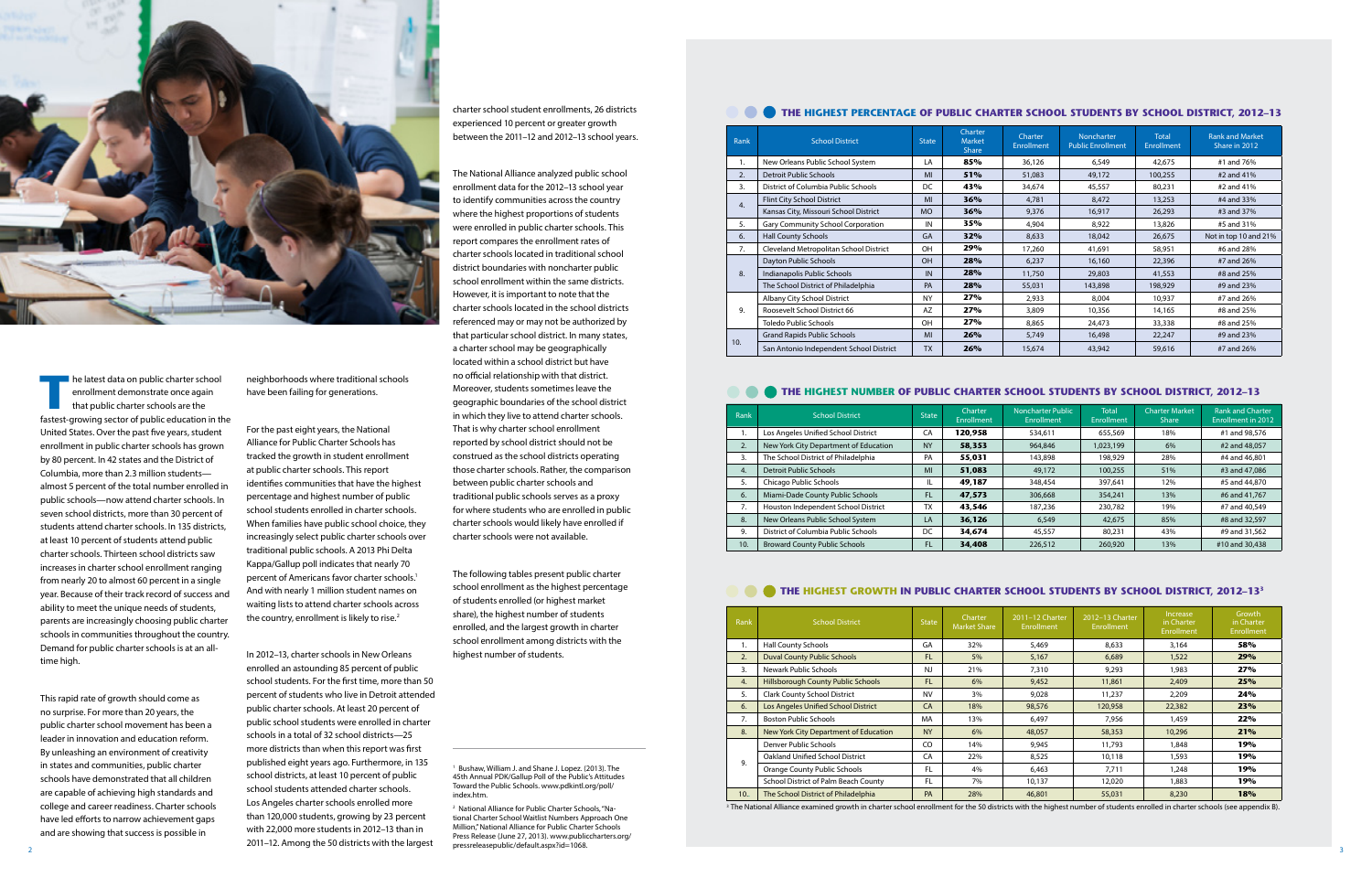#### **New Orleans Remains Number One in Market Share**

An astounding 85 percent of public school students in New Orleans attended public charter schools in the 2012–13 school year. Not only are charters in New Orleans serving a higher percentage of public school students than anywhere else in the nation, but they are also the highest-performing public schools in the city.4 Notably, New Orleans charter schools are approaching the Louisiana state average achievement—an accomplishment rarely seen in urban public schools.

#### **Detroit Market Share Surpasses 50 Percent**

In the frst market share report that the National Alliance released eight years ago, Detroit tied for ffth place with 18 percent of students enrolled in public charter schools. Over the years, the percentage of students attending charter schools in Detroit has climbed steadily. This year's report indicates that 51 percent of students—a total of 51,000—who live in Detroit attend public



More than 50 percent of charter schools nationwide are their own independent local education agencies (LEAs), rather than being part of traditional public school district LEAs. In the past, this fact meant that it was not always clear which public school district charter schools were physically located in, especially for charter schools in large metropolitan cities with more than one school district (e.g., Phoenix, Ariz., and Houston, Texas). For the four most recent editions of the market share report, the National Alliance used a geocoding method to identify the geographically relevant school districts for each charter more accurately. Specifcally, the National Alliance geocoded every charter school that is an independent LEA to the geographically relevant traditional public school district LEA by mapping charter school addresses onto school district boundary maps available through the U.S. Census Bureau.

1. In this analysis, the National Alliance examined market share in school districts with more than 10,000 public school students (both charter and noncharter) in the 2012–13 school year. The National Alliance gathered charter and noncharter public school enrollment data from state department of education databases and personnel.

charter schools. Recent research confrms that the school choice market in Detroit is active, with 71 percent of families shopping for schools and 59 percent of families sending their children to schools that were not the zoned traditional public school.<sup>5</sup>

> 3. For Delaware, Michigan, and Ohio, the National Alliance used student resident enrollment data that indicate the total number of students attending charter schools based on the district where students reside. The student residence enrollment data present information regarding how many students from a school district attend charter schools. Some students may attend charter schools outside of their traditional

- 
- 
- district boundaries.

4. The growing numbers of virtual charter schools enrolling children from across an entire state presents an issue. Because many states haven't developed student enrollment reporting systems that allow for sorting individual students by community of residence at each charter school, the National Alliance excluded virtual school enrollment data from both the charter and total district enrollment data when calculating market share percentages. This decision might create some undercounting in school districts where large numbers of students are enrolled in virtual charter schools. The National Alliance does include enrollment from virtual schools in the District of Columbia and Hawaii, where there is only one school district in the state, and from Delaware, Michigan, and Ohio, where the National Alliance has resident enrollment data and knows the district where students live.

#### **High Charter School Market Share Is More Prevalent in the Midwest and Northeast; the South and West Experience Significant Growth**

5. The approximate number of 920,000 names on waiting lists to attend charter schools was estimated from a national survey of charter schools during the 2012–13 school year with a 30 percent response rate.

## NOTES ABOUT **METHODOLOGY**

#### **Seven School Districts Reach at Least 30 Percent Market Share**

In 2012–13, the school districts with at least 30 percent of public school students enrolled in public charter schools were: New Orleans (85 percent); Detroit (51 percent); District of Columbia (43 percent); Flint, Mich. (36 percent); Kansas City, Mo. (36 percent); Gary, Ind. (35 percent); and Hall County, Ga. (32 percent).

#### **Thirty-Two School Districts Have a Market Share of 20 Percent or More**

When the National Alliance frst began ranking school districts, districts with a market share of 20 percent were tied for the fourth highest position. The number of school districts with at least a 20 percent market share has steadily climbed from six in 2005–06 to eight in 2006–07, 12 in 2007–08, 14 in 2008–09, 16 in 2009–10, 18 in 2010–11, 25 in 2011–12, and now 32 in 2012–13. There are now 135 school districts with at least a 10 percent market share (see Appendix A).

#### **Los Angeles Tops the List Again in Number of Public Charter School Students**

More than 120,000 students attended public charter schools in the Los Angeles Unifed School District during the 2012–13 school year, the highest number for any school district in the country. The number of students enrolled in public charter schools in Los Angeles alone would place Los Angeles charter schools in the top 25 of the 100 largest school districts in the United States.<sup>6</sup> Public charter schools in Los Angeles enrolled 22,382 more students in 2012–13 than in 2011–12—a growth rate of 23 percent.



#### **Ten School Districts with the Largest Numbers of Students Enroll Nearly One-Quarter of the Total Number of Charter School Students**

The 10 districts with the largest number of students in public charter schools represent 23 percent of the total public charter school population nationwide—a total of 530,328 students out of roughly 2.3 million. Between the 2011–12 and 2012–13 school years, the top 10 districts increased public charter school enrollment by more than 72,000 students—a growth rate of 16 percent.

#### **Districts with Large Numbers of Public Charter School Students Experience Strong Charter School Growth**

Among the 50 districts with the largest charter school student enrollments, 26 districts had 10 percent or higher growth in the number of students enrolled in public charters between the 2011–12 and 2012–13 school years. Hall County Schools (Ga.) experienced the largest growth (58 percent) in the number of charter school students enrolled, primarily due to three traditional public schools converting to charter schools in the 2012–13 school year.

#### **Five School Districts Repeat Top Growth Two Years in a Row**

Five school districts made the list for highest percentage growth in public charter school students for two consecutive years: Boston; Clark County, Nev.; Hillsborough County, Fla.; Los Angeles; and New York City.

# **A CLOSER LOOK**

The map on the following page presents data from the three lists of school districts with the highest charter school market share, enrollment, and growth. The geographic display of the data shows that locations with high concentrations of students enrolled in charter schools are more likely to be located in the Midwest and Northeast regions of the country. In contrast, a large portion of the districts with high growth in the number of charter school students are located in the South and West regions. School districts with large numbers of students enrolled in charter schools are spread out across the nation.

Additional district- and school-level data can be found on the Public Charter School Dashboard: [http://dashboard.publiccharters.](http://dashboard.publiccharters.org/dashboard/home) [org/dashboard/home.](http://dashboard.publiccharters.org/dashboard/home)

4 The Scott Cowen Institute. (2013). The state of public education in New Orleans: 2013 report. New Orleans, LA: Author. http://www.coweninstitute.com/ wp-content/uploads/2013/07/2013\_SPENO.pdf.

5 Wolf, Patrick .J. and Thomas Stewart. (2012). Understanding School Shoppers in Detroit. Ann Arbor, MI: Michigan Future, Inc. http://michiganfuture.org/ schools/wp-content/uploads/2010/02/Detroit\_Shoppers\_Report-Final.pdf.

6 U.S. Department of Education, National Center for Education Statistics. (2012). Common core of data: Local education agency (school district) universe survey data, 2010-2011. Washington, DC: Author. http://nces. ed.gov/ccd/pubagency.asp.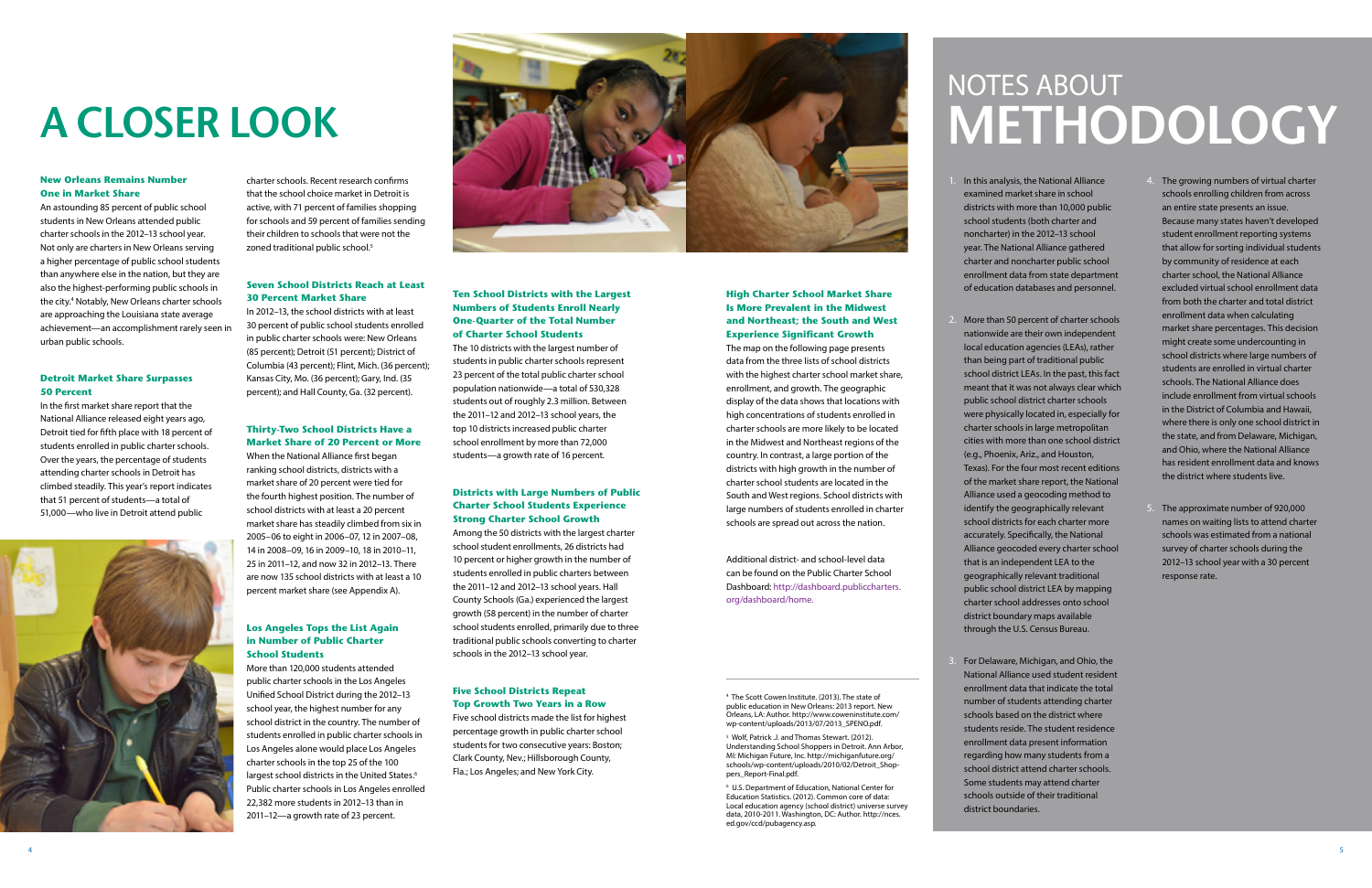

## **TOP TEN SCHOOL DISTRICTS** FOR CHARTER SCHOOL MARKET SHARE, ENROLLMENT, AND GROWTH **2012–2013 SCHOOL YEAR**



| SCHOOL DISTRICT      |           | <b>MARKET SHARE</b><br>(RANK) | <b>NUMBER OF</b><br><b>CHARTER SCHOOL</b><br><b>STUDENTS (RANK)</b> | <b>GROWTH</b><br>(RANK) |  |
|----------------------|-----------|-------------------------------|---------------------------------------------------------------------|-------------------------|--|
| Roosevelt 66         | AZ        | 27% (#9, TIED)                | 3,809                                                               | 6%                      |  |
| Los Angeles          | CA        | 18%                           | 120,958 (#1)                                                        | 23% (#6)                |  |
| Oakland              | CA        | 22%                           | 10,118                                                              | 19% (#9, TIED)          |  |
| Orange               | CA        | 4%                            | 7,711                                                               | 19% (#9, TIED)          |  |
| Denver               | CO        | 14%                           | 11,793                                                              | 19% (#9, TIED)          |  |
| District of Columbia | DC        | 43% (#3)                      | 34,674 (#9)                                                         | 10%                     |  |
| Broward              | FL        | 13%                           | 34,408 (#10)                                                        | 10%                     |  |
| Duval                | FL        | 5%                            | 6,689                                                               | 29% (#2)                |  |
| Hillsborough         | FL        | 6%                            | 11,861                                                              | $25\%$ (#4)             |  |
| Miami-Dade           | FL        | 13%                           | 47,573 (#6)                                                         | 11%                     |  |
| Palm Beach           | FL        | 7%                            | 12,020                                                              | 19% (#9, TIED)          |  |
| Hall County          | GA        | $32\%$ (#6)                   | 8,633                                                               | 58% (#1)                |  |
| Chicago              | IL        | 12%                           | 49,187 (#5)                                                         | 10%                     |  |
| Gary                 | IN        | $35\%$ (#5)                   | 4,904                                                               | 8%                      |  |
| Indianapolis         | IN        | 28% (#8, TIED)                | 11,750                                                              | 10%                     |  |
| New Orleans          | LA        | $84\%$ (#1)                   | 36,126 (#8)                                                         | 11%                     |  |
| Boston               | МA        | 13%                           | 7,956                                                               | $22\%$ (#7)             |  |
| Detroit              | MI        | $51\%$ (#2)                   | 51,083 (#4)                                                         | 8%                      |  |
| Flint                | MI        | 36% (#4, TIED)                | 4,781                                                               | 2%                      |  |
| Grand Rapids         | MI        | 26% (#10, TIED)               | 5,749                                                               | 16%                     |  |
| Kansas City          | МO        | 36% (#4, TIED)                | 9,376                                                               | $-6%$                   |  |
| Newark               | NJ        | 21%                           | 9,293                                                               | $27\%$ (#3)             |  |
| <b>Clark County</b>  | NV        | 3%                            | 11,237                                                              | 24% (#5)                |  |
| Albany               | ΝY        | 27% (#9, TIED)                | 2,933                                                               | 3%                      |  |
| New York City        | <b>NY</b> | 6%                            | 58,353 (#2)                                                         | $21\%$ (#8)             |  |
| Cleveland            | OΗ        | 29% (#7)                      | 17,260                                                              | 9%                      |  |
| Dayton               | OΗ        | 28% (#8, TIED)                | 6,237                                                               | 6%                      |  |
| Toledo               | OΗ        | 27% (#9, TIED)                | 8,865                                                               | 8%                      |  |
| Philadelphia         | PA        | 28% (#8, TIED)                | 55,031 (#3)                                                         | 18% (#10)               |  |
| Houston              | ТX        | 19%                           | 43,546 (#7)                                                         | 7%                      |  |
| San Antonio          | TX        | 26% (#10, TIED)               | 15,674                                                              | 4%                      |  |

Market Share Enrollment Growth (#) Rank No charter school laws in 2012 -2013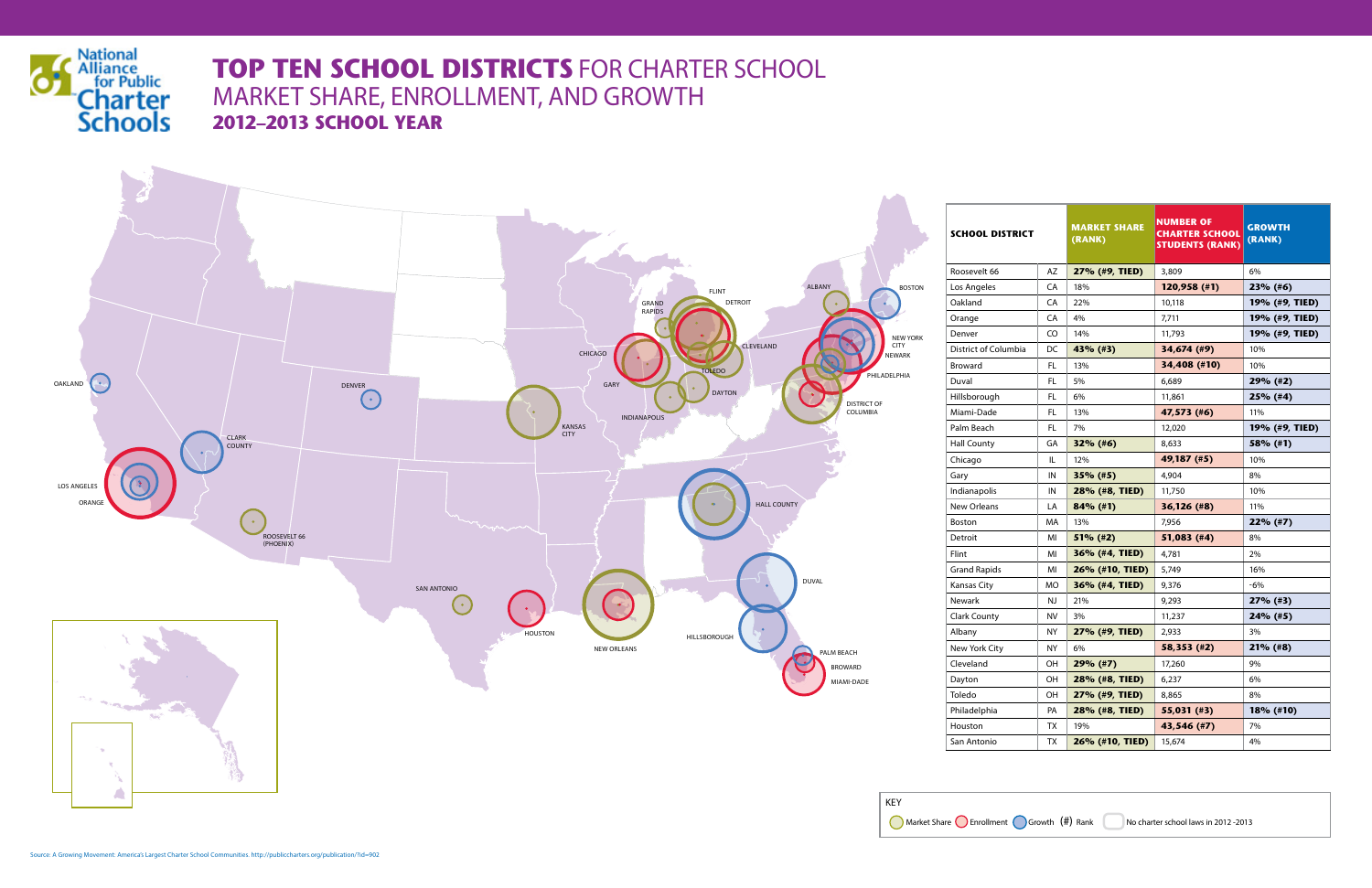| <b>APPENDIX A</b> | Rank            | <b>School District</b>                      | <b>State</b> | Charter<br><b>Market</b><br>Share | Charter<br>Enrollment | <b>Noncharter Public</b><br>Enrollment | <b>Total</b><br><b>Enrollment</b> |
|-------------------|-----------------|---------------------------------------------|--------------|-----------------------------------|-----------------------|----------------------------------------|-----------------------------------|
|                   | $\mathbf{1}$    | New Orleans Public School System            | LA           | 85%                               | 36,126                | 6,549                                  | 42,675                            |
|                   | $\overline{2}$  | <b>Detroit Public Schools</b>               | MI           | 51%                               | 51,083                | 49,172                                 | 100,255                           |
|                   | 3               | District of Columbia Public Schools         | DC           | 43%                               | 34,674                | 45,557                                 | 80,231                            |
|                   | $\overline{4}$  | <b>Flint City School District</b>           | MI           | 36%                               | 4,781                 | 8,472                                  | 13,253                            |
|                   |                 | Kansas City, Missouri School District       | <b>MO</b>    | 36%                               | 9,376                 | 16,917                                 | 26,293                            |
|                   | 5               | <b>Gary Community School Corporation</b>    | IN           | 35%                               | 4,904                 | 8,922                                  | 13,826                            |
|                   | 6               | <b>Hall County Schools</b>                  | GA           | 32%                               | 8,633                 | 18,042                                 | 26,675                            |
|                   | $\overline{7}$  | Cleveland Metropolitan School District      | OH           | 29%                               | 17,260                | 41,691                                 | 58,951                            |
|                   |                 | <b>Dayton Public Schools</b>                | OH           | 28%                               | 6,237                 | 16,160                                 | 22,396                            |
|                   | 8               | Indianapolis Public Schools                 | IN           | 28%                               | 11,750                | 29,803                                 | 41,553                            |
|                   |                 | The School District of Philadelphia         | PA           | 28%                               | 55,031                | 143,898                                | 198,929                           |
|                   |                 | Albany City School District                 | <b>NY</b>    | 27%                               | 2,933                 | 8,004                                  | 10,937                            |
|                   | 9               | Roosevelt School District 66                | AZ           | 27%                               | 3,809                 | 10,356                                 | 14,165                            |
|                   |                 | <b>Toledo Public Schools</b>                | OH           | 27%                               | 8,865                 | 24,473                                 | 33,338                            |
|                   | 10 <sup>°</sup> | <b>Grand Rapids Public Schools</b>          | MI           | 26%                               | 5,749                 | 16,498                                 | 22,247                            |
|                   |                 | San Antonio Independent School District     | <b>TX</b>    | 26%                               | 15,674                | 43,942                                 | 59,616                            |
|                   |                 | Adams County School District 50             | CO           | 24%                               | 3,073                 | 9,634                                  | 12,707                            |
|                   | 11              | Phoenix Union High School District          | AZ           | 24%                               | 8,091                 | 25,827                                 | 33,918                            |
|                   |                 | St. Louis Public Schools                    | <b>MO</b>    | 24%                               | 8,492                 | 27,333                                 | 35,825                            |
|                   | 12              | <b>Columbus City School District</b>        | OH           | 23%                               | 15,319                | 50,009                                 | 65,328                            |
|                   |                 | <b>Baldwin Park Unified School District</b> | CA           | 22%                               | 4,049                 | 14,779                                 | 18,828                            |
|                   |                 | Camden City Public Schools                  | <b>NJ</b>    | 22%                               | 3,644                 | 12,608                                 | 16,252                            |
|                   | 13              | Flagstaff Unified School District           | AZ           | 22%                               | 2,706                 | 9,606                                  | 12,312                            |
|                   |                 | Manor Independent School District           | <b>TX</b>    | 22%                               | 2,248                 | 8,087                                  | 10,335                            |
|                   |                 | Oakland Unified School District             | CA           | 22%                               | 10,118                | 36,203                                 | 46,321                            |
|                   |                 | <b>Brighton 27J School District</b>         | CO           | 21%                               | 3,429                 | 12,734                                 | 16,163                            |
|                   | 14              | <b>Harrison School District Two</b>         | CO           | 21%                               | 2,393                 | 8,830                                  | 11,223                            |
|                   |                 | <b>Milwaukee Public Schools</b>             | WI           | 21%                               | 18,084                | 67,164                                 | 85,248                            |
|                   |                 | <b>Newark Public Schools</b>                | NJ           | 21%                               | 9,293                 | 34,695                                 | 43,988                            |

| Rank | <b>School District</b>                         | <b>State</b> | Charter<br>Market<br>Share | Charter<br><b>Enrollment</b> | <b>Noncharter Public</b><br><b>Enrollment</b> | <b>Total</b><br>Enrollmer |
|------|------------------------------------------------|--------------|----------------------------|------------------------------|-----------------------------------------------|---------------------------|
|      | Grossmont Union High School District           | CA           | 20%                        | 4,640                        | 18,240                                        | 22,880                    |
| 15   | Minneapolis Public Schools                     | MN           | 20%                        | 9,253                        | 36,546                                        | 45,799                    |
|      | Saint Paul Public Schools                      | <b>MN</b>    | 20%                        | 9,610                        | 37,913                                        | 47,523                    |
|      | East Central Independent School District       | <b>TX</b>    | 19%                        | 1,978                        | 8,602                                         | 10,580                    |
|      | Houston Independent School District            | <b>TX</b>    | 19%                        | 43,546                       | 187,236                                       | 230,782                   |
| 16   | <b>Tucson Unified School District</b>          | <b>AZ</b>    | 19%                        | 11,784                       | 51,262                                        | 63,046                    |
|      | <b>Twin Rivers Unified School District</b>     | CA           | 19%                        | 5,934                        | 25,435                                        | 31,369                    |
|      | <b>Weld County School District 6</b>           | CO           | 19%                        | 3,838                        | 15,983                                        | 19,821                    |
|      | Chula Vista Elementary School District         | CA           | 18%                        | 5,189                        | 23,335                                        | 28,524                    |
|      | Cincinnati Public Schools                      | OH           | 18%                        | 7,646                        | 34,278                                        | 41,924                    |
| 17   | Franklin-Mckinley School District              | CA           | 18%                        | 1,934                        | 8,769                                         | 10,703                    |
|      | Inglewood Unified School District              | CA           | 18%                        | 2,539                        | 11,668                                        | 14,207                    |
|      | Los Angeles Unified School District            | CA           | 18%                        | 120,958                      | 534,611                                       | 655,569                   |
|      | Mesa Public Schools                            | AZ           | 18%                        | 14,691                       | 64,892                                        | 79,583                    |
|      | <b>Buffalo City Schools</b>                    | <b>NY</b>    | 17%                        | 6,241                        | 30,785                                        | 37,026                    |
| 18   | <b>Falcon School District 49</b>               | CO           | 17%                        | 2,667                        | 12,811                                        | 15,478                    |
|      | Yuma School District One                       | <b>AZ</b>    | 17%                        | 1,858                        | 9,140                                         | 10,998                    |
|      | <b>Baltimore City Public Schools</b>           | <b>MD</b>    | 16%                        | 13,632                       | 71,115                                        | 84,747                    |
| 19   | Christina School District                      | DE           | 16%                        | 3,605                        | 18,818                                        | 22,423                    |
|      | Vail School District                           | AZ           | 16%                        | 1,841                        | 9,763                                         | 11,604                    |
|      | West Chester Area School District              | PA           | 16%                        | 2,163                        | 11,682                                        | 13,845                    |
|      | <b>Academy School District 20</b>              | CO           | 15%                        | 3,568                        | 20,405                                        | 23,973                    |
|      | <b>Glendale Union High School District</b>     | <b>AZ</b>    | 15%                        | 2,659                        | 14,975                                        | 17,634                    |
| 20   | <b>Natomas Unified School District</b>         | CA           | 15%                        | 1,875                        | 10,567                                        | 12,442                    |
|      | <b>Rutherford County Schools</b>               | <b>NC</b>    | 15%                        | 1,510                        | 8,670                                         | 10,180                    |
|      | <b>Sanger Unified School District</b>          | CA           | 15%                        | 1,636                        | 9,280                                         | 10,916                    |
|      | Alameda Unified School District                | CA           | 14%                        | 1,477                        | 9,333                                         | 10,810                    |
|      | Amphitheater Public Schools                    | AZ           | 14%                        | 2,356                        | 14,229                                        | 16,585                    |
|      | Appleton Area School District                  | WI           | 14%                        | 2,162                        | 13,069                                        | 15,231                    |
|      | Colorado Springs School District 11            | CO           | 14%                        | 4,172                        | 26,695                                        | 30,867                    |
|      | Deer Valley Unified School District            | AZ           | 14%                        | 5,472                        | 34,616                                        | 40,088                    |
|      | Denver Public Schools                          | CO           | 14%                        | 11,793                       | 71,584                                        | 83,377                    |
|      | Duluth Public Schools                          | MN           | 14%                        | 1,432                        | 9,020                                         | 10,452                    |
|      | <b>Dysart Unified School District</b>          | AZ           | 14%                        | 4,389                        | 26,187                                        | 30,576                    |
| 21   | Kentwood Public Schools                        | MI           | 14%                        | 1,363                        | 8,693                                         | 10,056                    |
|      | Lansing School District                        | MI           | 14%                        | 1,993                        | 12,253                                        | 14,246                    |
|      | Lee County Public Schools                      | FL.          | 14%                        | 11,865                       | 73,918                                        | 85,783                    |
|      | Ogden School District                          | UT           | 14%                        | 2,119                        | 12,574                                        | 14,693                    |
|      | San Diego Unified School District              | CA           | 14%                        | 17,851                       | 112,144                                       | 129,995                   |
|      | San Juan Unified School District               | CA           | 14%                        | 7,008                        | 41,416                                        | 48,424                    |
|      | Sheboygan Area School District                 | WI           | 14%                        | 1,500                        | 8,874                                         | 10,374                    |
|      | William S. Hart Union High School District     | CA           | 14%                        | 3,618                        | 22,705                                        | 26,323                    |
|      | <b>Boston Public Schools</b>                   | <b>MA</b>    | 13%                        | 7,956                        | 55,114                                        | 63,070                    |
|      | <b>Broward County Public Schools</b>           | FL.          | 13%                        | 34,408                       | 226,512                                       | 260,920                   |
|      | <b>Chico Unified School District</b>           | CA           | 13%                        | 1,860                        | 12,010                                        | 13,870                    |
|      | <b>Higley Unified District</b>                 | <b>AZ</b>    | 13%                        | 1,591                        | 10,969                                        | 12,560                    |
|      | Jersey City Public Schools                     | NJ           | 13%                        | 3,871                        | 27,028                                        | 30,899                    |
|      | Miami-Dade County Public Schools               | FL.          | 13%                        | 47,573                       | 306,668                                       | 354,241                   |
| 22   | Napa Valley Unified School District            | CA           | 13%                        | 2,431                        | 15,875                                        | 18,306                    |
|      | <b>Paradise Valley Unified School District</b> | <b>AZ</b>    | 13%                        | 4,793                        | 33,380                                        | 38,173                    |
|      | Port Huron Area School District                | MI           | 13%                        | 1,432                        | 9,500                                         | 10,932                    |
|      | Robbinsdale Area Schools                       | <b>MN</b>    | 13%                        | 1,832                        | 12,181                                        | 14,013                    |
|      | <b>Sarasota County Schools</b>                 | FL.          | 13%                        | 5,480                        | 35,618                                        | 41,098                    |
|      | Vista Unified School District                  | CA           | 13%                        | 3,224                        | 22,375                                        | 25,599                    |

# **APPENDIX A APPENDIX A**

| <b>School District</b>                | <b>State</b> | Charter<br><b>Market</b><br><b>Share</b> | Charter<br><b>Enrollment</b> | <b>Noncharter Public</b><br><b>Enrollment</b> | <b>Total</b><br><b>Enrollment</b> |
|---------------------------------------|--------------|------------------------------------------|------------------------------|-----------------------------------------------|-----------------------------------|
| nt Union High School District         | CA           | 20%                                      | 4,640                        | 18,240                                        | 22,880                            |
| olis Public Schools                   | MN           | 20%                                      | 9,253                        | 36,546                                        | 45,799                            |
| Il Public Schools                     | MN           | 20%                                      | 9,610                        | 37,913                                        | 47,523                            |
| tral Independent School District      | <b>TX</b>    | 19%                                      | 1,978                        | 8,602                                         | 10,580                            |
| <b>Independent School District</b>    | <b>TX</b>    | 19%                                      | 43,546                       | 187,236                                       | 230,782                           |
| Inified School District               | <b>AZ</b>    | 19%                                      | 11,784                       | 51,262                                        | 63,046                            |
| ers Unified School District           | CA           | 19%                                      | 5,934                        | 25,435                                        | 31,369                            |
| unty School District 6                | CO           | 19%                                      | 3,838                        | 15,983                                        | 19,821                            |
| ta Elementary School District         | CA           | 18%                                      | 5,189                        | 23,335                                        | 28,524                            |
| ti Public Schools                     | OH           | 18%                                      | 7,646                        | 34,278                                        | 41,924                            |
| Mckinley School District              | CA           | 18%                                      | 1,934                        | 8,769                                         | 10,703                            |
| od Unified School District            | CA           | 18%                                      | 2,539                        | 11,668                                        | 14,207                            |
| les Unified School District           | CA           | 18%                                      | 120,958                      | 534,611                                       | 655,569                           |
| blic Schools                          | AZ           | 18%                                      | 14,691                       | 64,892                                        | 79,583                            |
| ity Schools                           | <b>NY</b>    | 17%                                      | 6,241                        | 30,785                                        | 37,026                            |
| hool District 49                      | CO           | 17%                                      | 2,667                        | 12,811                                        | 15,478                            |
| hool District One                     | <b>AZ</b>    | 17%                                      | 1,858                        | 9,140                                         | 10,998                            |
| e City Public Schools                 | MD           | 16%                                      | 13,632                       | 71,115                                        | 84,747                            |
| <b>School District</b>                | DE           | 16%                                      | 3,605                        | 18,818                                        | 22,423                            |
| ol District                           | ΑZ           | 16%                                      | 1,841                        | 9,763                                         | 11,604                            |
| ester Area School District            | PA           | 16%                                      | 2,163                        | 11,682                                        | 13,845                            |
| School District 20                    | CO           | 15%                                      | 3,568                        | 20,405                                        | 23,973                            |
| Union High School District            | <b>AZ</b>    | 15%                                      | 2,659                        | 14,975                                        | 17,634                            |
| Unified School District               | CA           | 15%                                      | 1,875                        | 10,567                                        | 12,442                            |
| rd County Schools                     | <b>NC</b>    | 15%                                      | 1,510                        | 8,670                                         | 10,180                            |
| Inified School District               | CA           | 15%                                      | 1,636                        | 9,280                                         | 10,916                            |
| Unified School District               | CA           | 14%                                      | 1,477                        | 9,333                                         | 10,810                            |
| eater Public Schools                  | AZ           | 14%                                      | 2,356                        | 14,229                                        | 16,585                            |
| Area School District                  | WI           | 14%                                      | 2,162                        | 13,069                                        | 15,231                            |
| Springs School District 11            | CO           | 14%                                      | 4,172                        | 26,695                                        | 30,867                            |
| ey Unified School District            | AZ           | 14%                                      | 5,472                        | 34,616                                        | 40,088                            |
| ublic Schools                         | CO           | 14%                                      | 11,793                       | 71,584                                        | 83,377                            |
| ublic Schools                         | MN           | 14%                                      | 1,432                        | 9,020                                         | 10,452                            |
| nified School District                | AZ           | 14%                                      | 4,389                        | 26,187                                        | 30,576                            |
| d Public Schools                      | MI           | 14%                                      | 1,363                        | 8,693                                         | 10,056                            |
| School District                       | MI           | 14%                                      | 1,993                        | 12,253                                        | 14,246                            |
| nty Public Schools                    | FL           | 14%                                      | 11,865                       | 73,918                                        | 85,783                            |
| chool District                        | UT           | 14%                                      | 2,119                        | 12,574                                        | 14,693                            |
| o Unified School District             | CA           | 14%                                      | 17,851                       | 112,144                                       | 129,995                           |
| Unified School District               | CA           | 14%                                      | 7,008                        | 41,416                                        | 48,424                            |
| an Area School District               | WI           | 14%                                      | 1,500                        | 8,874                                         | 10,374                            |
| . Hart Union High School District     | CA           | 14%                                      | 3,618                        | 22,705                                        | 26,323                            |
| ublic Schools                         | MA           | 13%                                      | 7,956                        | 55,114                                        | 63,070                            |
| <b>County Public Schools</b>          | FL.          | 13%                                      | 34,408                       | 226,512                                       | 260,920                           |
| ified School District                 | CA           | 13%                                      | 1,860                        | 12,010                                        | 13,870                            |
| nified District                       | <b>AZ</b>    | 13%                                      | 1,591                        | 10,969                                        | 12,560                            |
| ty Public Schools                     | <b>NJ</b>    | 13%                                      | 3,871                        | 27,028                                        | 30,899                            |
| ade County Public Schools             | FL.          | 13%                                      | 47,573                       | 306,668                                       | 354,241                           |
| ley Unified School District           | CA           | 13%                                      | 2,431                        | 15,875                                        | 18,306                            |
| <b>Valley Unified School District</b> | <b>AZ</b>    | 13%                                      | 4,793                        | 33,380                                        | 38,173                            |
| on Area School District               | MI           | 13%                                      | 1,432                        | 9,500                                         | 10,932                            |
| dale Area Schools                     | MN           | 13%                                      | 1,832                        | 12,181                                        | 14,013                            |
| <b>County Schools</b>                 | FL.          | 13%                                      | 5,480                        | 35,618                                        | 41,098                            |
| fied School District                  | CA           | 13%                                      | 3,224                        | 22,375                                        | 25,599                            |



### **SCHOOL DISTRICTS WITH AT LEAST 10 PERCENT MARKET SHARE, 2012–13**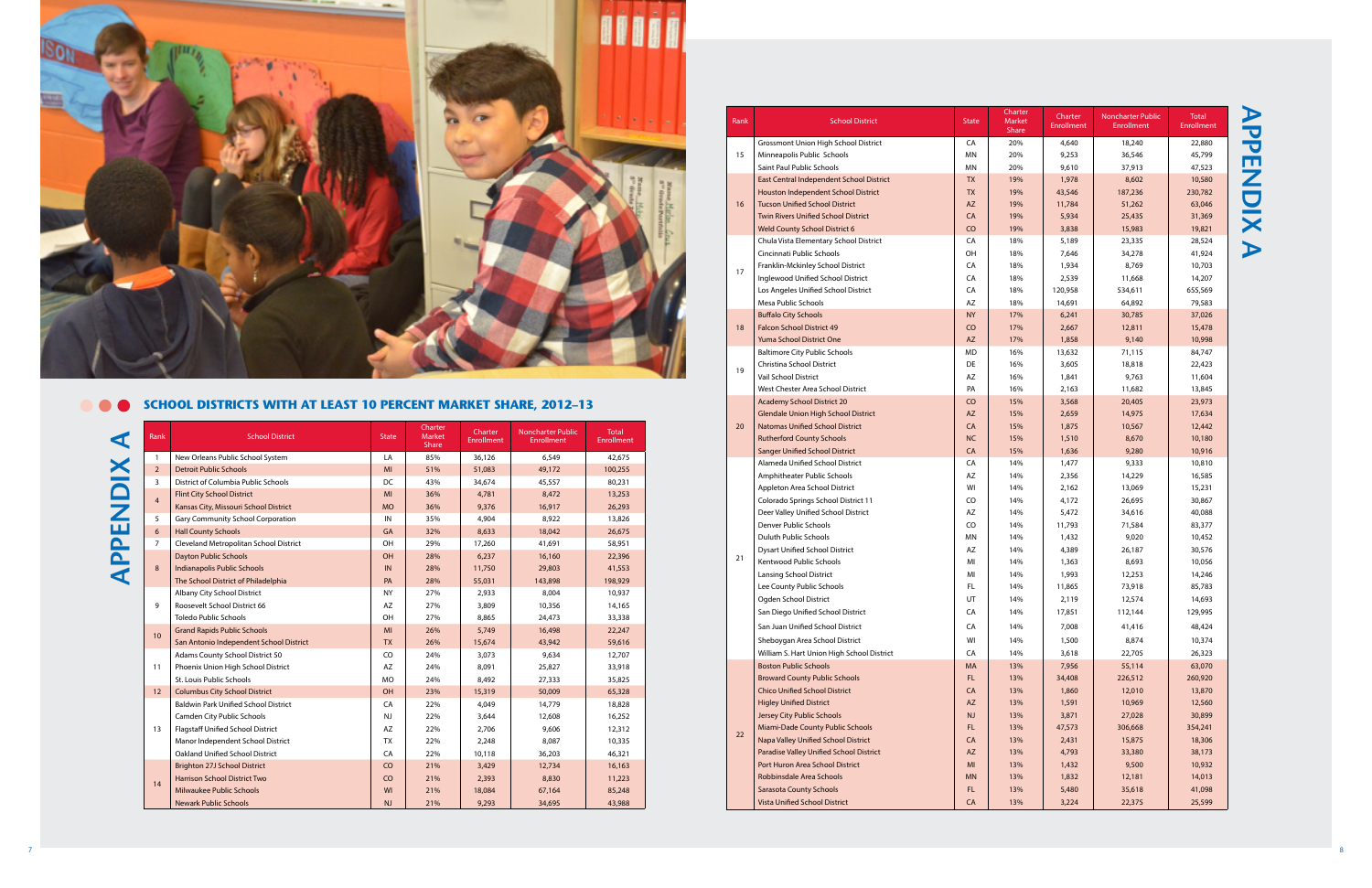| Rank           | <b>School District</b>                  | <b>State</b> | Charter<br>Enrollment | Noncharter<br><b>Public Enrollment</b> | <b>Total Enrollment</b> | Charter<br><b>Market Share</b> |
|----------------|-----------------------------------------|--------------|-----------------------|----------------------------------------|-------------------------|--------------------------------|
| $\mathbf{1}$   | Los Angeles Unified School District     | CA           | 120,958               | 534,611                                | 655,569                 | 18%                            |
| $\overline{2}$ | New York City Department of Education   | <b>NY</b>    | 58,353                | 964,846                                | 1,023,199               | 6%                             |
| 3              | The School District of Philadelphia     | PA           | 55,031                | 143,898                                | 198,929                 | 28%                            |
| $\overline{4}$ | <b>Detroit Public Schools</b>           | MI           | 51,083                | 49,172                                 | 100,255                 | 51%                            |
| 5              | Chicago Public Schools                  | IL           | 49,187                | 348,454                                | 397,641                 | 12%                            |
| 6              | Miami-Dade County Public Schools        | FL           | 47,573                | 306,668                                | 354,241                 | 13%                            |
| 7              | Houston Independent School District     | TX           | 43,546                | 187,236                                | 230,782                 | 19%                            |
| 8              | New Orleans Public School System        | LA           | 36,126                | 6,549                                  | 42.675                  | 85%                            |
| 9              | District of Columbia Public Schools     | DC           | 34,674                | 45,557                                 | 80,231                  | 43%                            |
| 10             | <b>Broward County Public Schools</b>    | FL           | 34,408                | 226,512                                | 260,920                 | 13%                            |
| 11             | Dallas Independent School District      | TX           | 22,386                | 157,340                                | 179,726                 | 12%                            |
| 12             | Milwaukee Public Schools                | WI           | 18,084                | 67,164                                 | 85,248                  | 21%                            |
| 13             | San Diego Unified School District       | CA           | 17,851                | 112,144                                | 129,995                 | 14%                            |
| 14             | Cleveland Metropolitan School District  | OH           | 17,260                | 41,691                                 | 58,951                  | 29%                            |
| 15             | San Antonio Independent School District | TX           | 15,674                | 43,942                                 | 59,616                  | 26%                            |
| 16             | <b>Columbus City School District</b>    | OH           | 15,319                | 50,009                                 | 65,328                  | 23%                            |
| 17             | Mesa Public Schools                     | AZ           | 14,691                | 64,892                                 | 79,583                  | 18%                            |
| 18             | <b>Baltimore City Public Schools</b>    | <b>MD</b>    | 13,632                | 71,115                                 | 84,747                  | 16%                            |
| 19             | Albuquerque Public Schools              | NΜ           | 12,028                | 87,969                                 | 99,997                  | 12%                            |
| 20             | School District of Palm Beach County    | FL           | 12,020                | 167,472                                | 179,492                 | 7%                             |
| 21             | Lee County Public Schools               | FL           | 11,865                | 73,918                                 | 85,783                  | 14%                            |
| 22             | Hillsborough County Public Schools      | FL           | 11,861                | 188,425                                | 200,286                 | 6%                             |
| 23             | Denver Public Schools                   | CO           | 11,793                | 71,584                                 | 83,377                  | 14%                            |
| 24             | <b>Tucson Unified School District</b>   | <b>AZ</b>    | 11,784                | 51,262                                 | 63,046                  | 19%                            |
| 25             | Indianapolis Public Schools             | IN           | 11,750                | 29,803                                 | 41,553                  | 28%                            |
| 26             | Polk County Public Schools              | FL           | 11,591                | 85,352                                 | 96,943                  | 12%                            |
| 27             | <b>Clark County School District</b>     | <b>NV</b>    | 11,237                | 311,185                                | 322,422                 | 3%                             |
| 28             | Oakland Unified School District         | CA           | 10,118                | 36,203                                 | 46,321                  | 22%                            |
| 29             | <b>Fulton County Schools</b>            | GA           | 9,731                 | 84,325                                 | 94,056                  | 10%                            |
| 30             | Saint Paul Public Schools               | <b>MN</b>    | 9,610                 | 37,913                                 | 47,523                  | 20%                            |
| 31             | Hawaii Public Schools                   | HI           | 9,593                 | 173,658                                | 183,251                 | 5%                             |
| 32             | Kansas City, Missouri School District   | <b>MO</b>    | 9,376                 | 16,917                                 | 26,293                  | 36%                            |
| 33             | Newark Public Schools                   | NJ           | 9,293                 | 34,695                                 | 43,988                  | 21%                            |
| 34             | Minneapolis Public Schools              | <b>MN</b>    | 9,253                 | 36,546                                 | 45,799                  | 20%                            |
| 35             | <b>Toledo Public Schools</b>            | OH           | 8,865                 | 24,473                                 | 33,338                  | 27%                            |
| 36             | <b>Hall County Schools</b>              | GA           | 8,633                 | 18,042                                 | 26,675                  | 32%                            |
| 37             | St. Louis Public Schools                | <b>MO</b>    | 8,492                 | 27,333                                 | 35,825                  | 24%                            |
| 38             | Phoenix Union High School District      | <b>AZ</b>    | 8,091                 | 25,827                                 | 33,918                  | 24%                            |
| 39             | <b>Boston Public Schools</b>            | МA           | 7,956                 | 55,114                                 | 63,070                  | 13%                            |
| 40             | <b>Orange County Public Schools</b>     | FL           | 7,711                 | 175,310                                | 183,021                 | 4%                             |
| 41             | Cincinnati Public Schools               | OH           | 7,646                 | 34,278                                 | 41,924                  | 18%                            |
| 42             | Alpine School District                  | UT           | 7,348                 | 70,810                                 | 78,158                  | 9%                             |
| 43             | Charlotte-Mecklenburg Schools           | NC           | 7,340                 | 141,061                                | 148,401                 | 5%                             |
| 44             | Dekalb County School System             | GA           | 7,135                 | 92,584                                 | 99,719                  | 7%                             |
| 45             | Wake County Public School System        | NC           | 7,061                 | 149,336                                | 156,397                 | 5%                             |
| 46             | San Juan Unified School District        | CA           | 7,008                 | 41,416                                 | 48,424                  | 14%                            |
| 47             | Jeffco Public Schools                   | CO           | 7,008                 | 78,500                                 | 85,508                  | 8%                             |
| 48             | <b>Memphis City Schools</b>             | <b>TN</b>    | 6,756                 | 98,203                                 | 104,959                 | 6%                             |
| 49             | Duval County Public Schools             | FL           | 6,689                 | 118,973                                | 125,662                 | 5%                             |
| 50             | School District of Osceola County       | FL           | 6,594                 | 49,775                                 | 56,369                  | 12%                            |

# **APPENDIX B APPENDIX B**

#### **SCHOOL DISTRICTS WITH AT LEAST 10 PERCENT MARKET SHARE, 2012-13 (continued)**

|  | Rank | <b>School District</b>                                          | <b>State</b> | Charter<br>Market<br><b>Share</b> | Charter<br><b>Enrollment</b> | <b>Noncharter Public</b><br><b>Enrollment</b> | <b>Total</b><br>Enrollment |
|--|------|-----------------------------------------------------------------|--------------|-----------------------------------|------------------------------|-----------------------------------------------|----------------------------|
|  |      | <b>Akron Public Schools</b>                                     | OH           | 12%                               | 3,244                        | 24,358                                        | 27,602                     |
|  |      | Albuquerque Public Schools                                      | <b>NM</b>    | 12%                               | 12,028                       | 87,969                                        | 99,997                     |
|  |      | Bethlehem Area School District                                  | PA           | 12%                               | 1,903                        | 14,300                                        | 16,203                     |
|  |      | Chicago Public Schools                                          | IL           | 12%                               | 49,187                       | 348,454                                       | 397,641                    |
|  |      | Dallas Independent School District                              | TX           | 12%                               | 22,386                       | 157,340                                       | 179,726                    |
|  |      | Duncanville Independent School District                         | TX           | 12%                               | 1,712                        | 12,268                                        | 13,980                     |
|  |      | Durham Public Schools                                           | NC           | 12%                               | 4,571                        | 32,472                                        | 37,043                     |
|  |      | Kyrene Elementary District                                      | AZ           | 12%                               | 2,421                        | 18,032                                        | 20,453                     |
|  |      | Lake County Schools                                             | FL           | 12%                               | 5,176                        | 36,302                                        | 41,478                     |
|  | 23   | <b>Lincoln County Schools</b>                                   | NC           | 12%                               | 1,546                        | 11,693                                        | 13,239                     |
|  |      | Little Rock School District                                     | AR           | 12%                               | 3,464                        | 24,391                                        | 27,855                     |
|  |      | Oshkosh Area School District                                    | WI           | 12%                               | 1,219                        | 8,789                                         | 10,008                     |
|  |      | Pharr-San Juan-Alamo Independent School District                | TX           | 12%                               | 4,168                        | 32,050                                        | 36,218                     |
|  |      | Polk County Public Schools                                      | FL           | 12%                               | 11,591                       | 85,352                                        | 96,943                     |
|  |      | Santa Fe Public Schools                                         | <b>NM</b>    | 12%                               | 1,781                        | 12,705                                        | 14,486                     |
|  |      | School District of Osceola County                               | FL           | 12%                               | 6,594                        | 49,775                                        | 56,369                     |
|  |      | <b>Stockton Unified School District</b>                         | CA           | 12%                               | 4,768                        | 34,310                                        | 39,078                     |
|  |      | Traverse City Area Public Schools                               | MI           | 12%                               | 1,315                        | 9,777                                         | 11,092                     |
|  |      | Alhambra Elementary School District                             | <b>AZ</b>    | 11%                               | 1,845                        | 14,420                                        | 16,265                     |
|  |      | <b>Aurora Public Schools</b>                                    | CO           | 11%                               | 4,653                        | 35,996                                        | 40,649                     |
|  |      | <b>Bay District Schools</b>                                     | FL.          | 11%                               | 2,942                        | 23,700                                        | 26,642                     |
|  |      | Carrollton-Farmers Branch Independent School District           | <b>TX</b>    | 11%                               | 3,146                        | 25,107                                        | 28,253                     |
|  |      | <b>Gilbert Unified District</b>                                 | <b>AZ</b>    | 11%                               | 4,713                        | 38,211                                        | 42,924                     |
|  |      | <b>Nebo School District</b>                                     | UT           | 11%                               | 3,875                        | 30,493                                        | 34,368                     |
|  | 24   | Oklahoma City Public Schools                                    | OK           | 11%                               | 4,972                        | 40,233                                        | 45,205                     |
|  |      | <b>Red Clay Consolidated School District</b>                    | <b>DE</b>    | 11%                               | 2,073                        | 16,412                                        | 18,485                     |
|  |      | <b>Rocklin Unified School District</b>                          | CA           | 11%                               | 1,379                        | 11,307                                        | 12,686                     |
|  |      | Sacramento City Unified School District                         | CA           | 11%                               | 4,993                        | 42,310                                        | 47,303                     |
|  |      | <b>School District of Indian River County</b>                   | FL.          | 11%                               | 2,070                        | 15,939                                        | 18,009                     |
|  |      | St. Vrain Valley School District                                | CO           | 11%                               | 3,375                        | 26,007                                        | 29,382                     |
|  |      | Waco Independent School District                                | <b>TX</b>    | 11%                               | 1,860                        | 15,221                                        | 17,081                     |
|  |      | Adams 12 Five Star Schools                                      | CO           | 10%                               | 4,284                        | 38,984                                        | 43,268                     |
|  |      | Atlanta Public Schools                                          | GA           | 10%                               | 5,122                        | 45,193                                        | 50,315                     |
|  |      | Cartwright Elementary School District                           | AZ           | 10%                               | 1,988                        | 18,919                                        | 20,907                     |
|  |      | <b>Colonial School District</b>                                 | DE           | 10%                               | 1,327                        | 11,835                                        | 13,162                     |
|  |      | Douglas County School District                                  | CO           | 10%                               | 6,572                        | 58,085                                        | 64,657                     |
|  |      | East Side Union High School District                            | CA           | 10%                               | 2,611                        | 23,624                                        | 26,235                     |
|  |      | <b>Escondido Union School District</b>                          | CA           | 10%                               | 1,857                        | 17,508                                        | 19,365                     |
|  |      | <b>Fulton County Schools</b>                                    | GА           | 10%                               | 9,731                        | 84,325                                        | 94,056                     |
|  |      | Hesperia Unified School District                                | CA           | 10%                               | 2,249                        | 21,181                                        | 23,430                     |
|  |      | Leon County Schools                                             | FL           | 10%                               | 3,358                        | 31,769                                        | 35,127                     |
|  | 25   | Litchfield Elementary School District #79                       | AZ           | 10%                               | 1,186                        | 10,722                                        | 11,908                     |
|  |      | Livermore Valley Joint Unified School District                  | CA           | 10%                               | 1,419                        | 12,629                                        | 14,048                     |
|  |      | Pajaro Valley Unified School District                           | CA           | 10%                               | 1,910                        | 18,091                                        | 20,001                     |
|  |      |                                                                 |              |                                   |                              |                                               |                            |
|  |      | Parma City School District<br>Perris Union High School District | OH<br>CA     | 10%<br>10%                        | 1,287                        | 11,279<br>9,498                               | 12,566<br>10,547           |
|  |      | Pueblo City Schools                                             | CO           | 10%                               | 1,049                        |                                               |                            |
|  |      |                                                                 |              |                                   | 1,810                        | 16,042                                        | 17,852                     |
|  |      | San Benito Consolidated Independent School District             | TX           | 10%                               | 1,252                        | 11,171                                        | 12,423                     |
|  |      | <b>School District of Manatee County</b>                        | FL           | 10%                               | 4,596                        | 41,540                                        | 46,136                     |
|  |      | Vacaville Unified School District                               | CA           | 10%                               | 1,240                        | 11,414                                        | 12,654                     |
|  |      | Victor Valley Union High School District                        | CA           | 10%                               | 1,470                        | 13,282                                        | 14,752                     |
|  |      | Wayne-Westland Community Schools                                | MI           | 10%                               | 1,357                        | 11,997                                        | 13,354                     |

### **TOP 50 SCHOOL DISTRICTS BY NUMBER OF CHARTER SCHOOL STUDENTS, 2012-13 O O**

**APPENDIX A**

**APPENDIX** 

 $\blacktriangleleft$